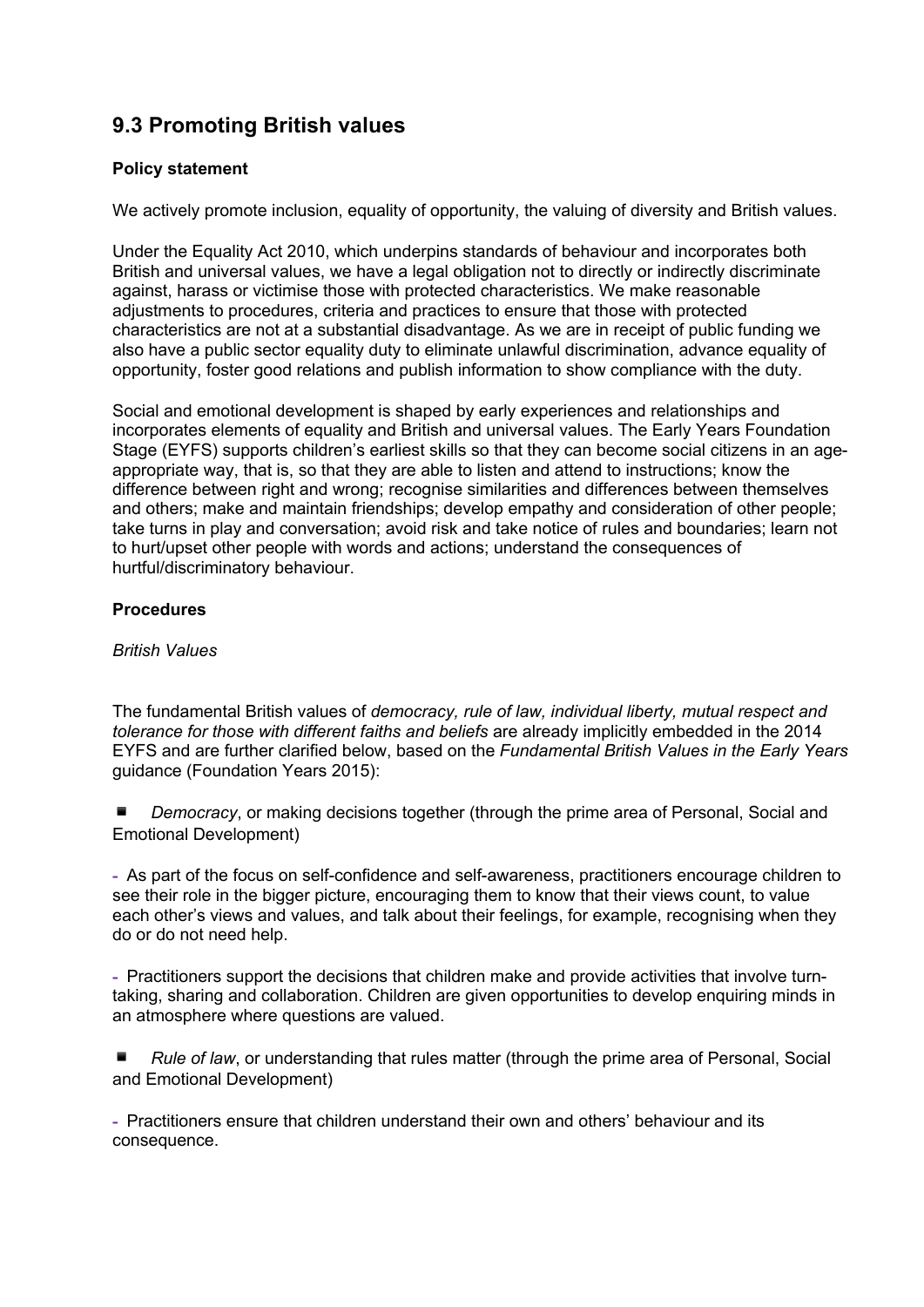**-** Practitioners collaborate with children to create rules and the codes of behaviour, for example, the rules about tidying up, and ensure that all children understand rules apply to everyone.

*Individual liberty*, or freedom for all (through the prime areas of Personal, Social and Emotional Development, and Understanding the World)

**-** Children should develop a positive sense of themselves. Staff provide opportunities for children to develop their self-knowledge, self-esteem and increase their confidence in their own abilities, for example through allowing children to take risks on an obstacle course, mixing colours, talking about their experiences and learning.

**-** Practitioners encourage a range of experiences that allow children to explore the language of feelings and responsibility, reflect on their differences and understand we are free to have different opinions, for example discussing in a small group what they feel about transferring into into the Reception Class.

*Mutual respect and tolerance*, or treating others as you want to be treated (through the prime areas of Personal, Social and Emotional Development, and Understanding the World)

**-** Practitioners create an ethos of inclusivity and tolerance where views, faiths, cultures and races are valued and children are engaged with the wider community.

**-** Children should acquire tolerance, appreciation and respect for their own and other cultures; know about similarities and differences between themselves and others, and among families, faiths, communities, cultures and traditions.

**-** Practitioners encourage and explain the importance of tolerant behaviours, such as sharing and respecting other's opinions.

**-** Practitioners promote diverse attitudes and challenge stereotypes, for example, sharing stories that reflect and value the diversity of children's experiences and providing resources and activities that challenge gender, cultural or racial stereotyping.

- *In our setting it is not acceptable to:* 
	- **-** actively promote intolerance of other faiths, cultures and races
	- **-** fail to challenge gender stereotypes and routinely segregate girls and boys
	- **-** isolate children from their wider community
	- **-** fail to challenge behaviours (whether of staff, children or parents) that are not in line with the fundamental British values of democracy, rule of law, individual liberty, mutual respect and tolerance for those with different faiths and beliefs

#### *Prevent Strategy*

Under the Counter-Terrorism and Security Act 2015 we also have a duty *"to have due regard to the need to prevent people from being drawn into terrorism"* 

### **Legal framework**

Counter-Terrorism and Security Act 2015